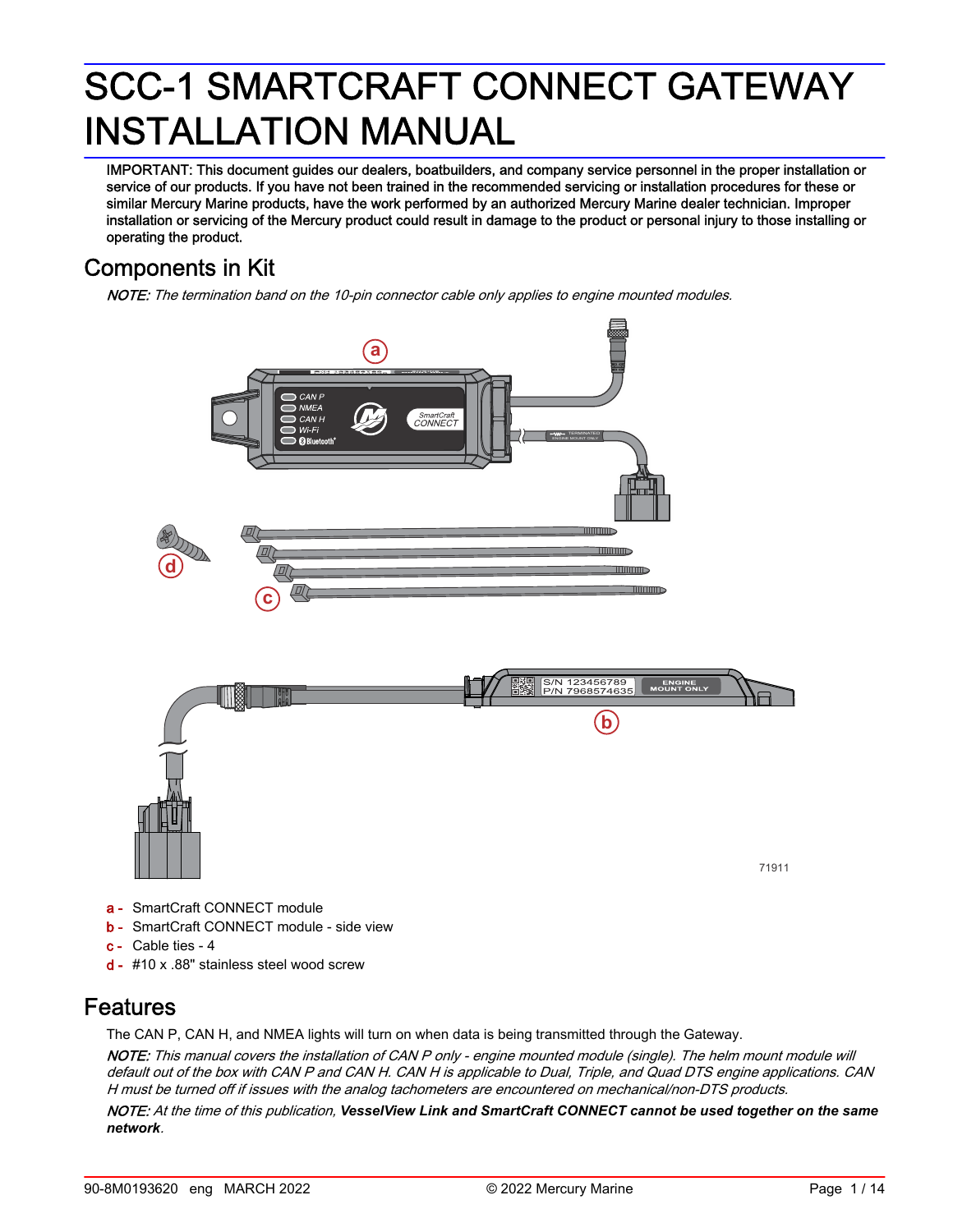### SmartCraft CONNECT Module—Single through Quad-Engine

NOTE: The SmartCraft Connect module does not provide power for any device on the NMEA 2000 network. The NMEA 2000 network will require its own power source. The NMEA 2000 network power input must have appropriate circuit protection for the devices on the NMEA 2000 network.

NOTE: The termination band on the 10-pin connector cable only applies to engine mounted modules.



- a CAN P connection light
- **b** NMEA connection light
- c CAN H connection light
- d Wi‑Fi connection light
- e Bluetooth® connection light
- f NMEA 2000® connector
- g 10‑pin connector

# Module Harness Connections

- 1. Connect the SmartCraft CONNECT module in one of the two following ways:
	- a. Connect the CAN 10‑pin harness connector to the SmartCraft junction box. Refer to the following diagram.
	- b. Connect the CAN 10-pin harness connector to the helm harness SmartCraft 10-pin connection using a male-male adapter harness.
- 2. Connect the module NMEA 2000 harness connector to the NMEA 2000 network. A NMEA 2000 extension may be required to reach the NMEA 2000 backbone.



- a 120-ohm termination resistor
- **b** Chartplotter
- c SmartCraft CONNECT module
- d NMEA 2000 fused power source
- e SmartCraft junction box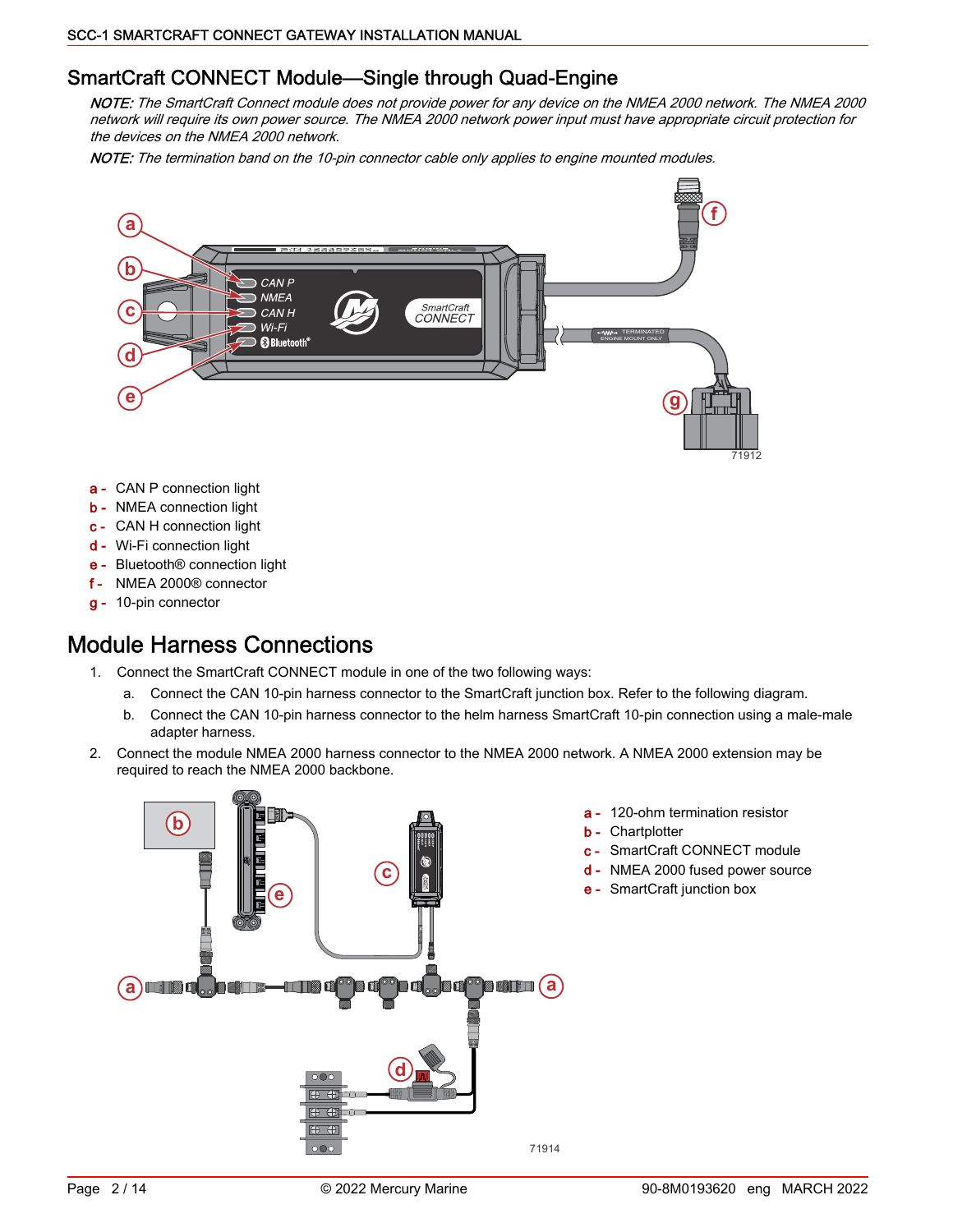# On‑Engine Mounting Guidelines

### Mounting Requirements

NOTE: The 10-pin on-engine terminator must be removed from the engine harness before installation of this module.

- The SmartCraft CONNECT module must be mounted in a location that allows for connection to the 10-pin connector on the engine harness. No additional 10‑pin harnessing may be used in the installation of this product.
- All routing must adhere to harness installation bend parameter specifications. The minimum bend radius of any portion of the harness must be no less than 13 mm (0.5 in.).
- Two cable ties to secure the SmartCraft CONNECT module must be used to prevent unwanted movement during normal operation of the propulsion package.
- The following locations must be **avoided** when installing the SmartCraft CONNECT module.
	- Any location which can be exposed to water
	- Any location that is subject to high heat during operation of the power package
	- Near ignition coils
	- Near spark plug wires
	- Near shift/throttle cables
	- Where harnessing could contact belts
	- Secured to fuel lines

# Module Configuration

IMPORTANT: Module configuration must be completed by a Mercury authorized dealer or boatbuilder. The SmartCraft Manager app is licensed to the dealer or boatbuilder.

IMPORTANT: For configuration of the SmartCraft CONNECT Module, a mobile device and a Wi‑Fi connection with access to the internet is required.

#### IMPORTANT: If using a Garmin® or Raymarine® display, visit their website to make sure the display is running the latest software available.

1. Download the **SmartCraft Manager** app from your iOS App Store or Google Play Store.



2. After the app has been downloaded to your device, open the app to begin the configuration process.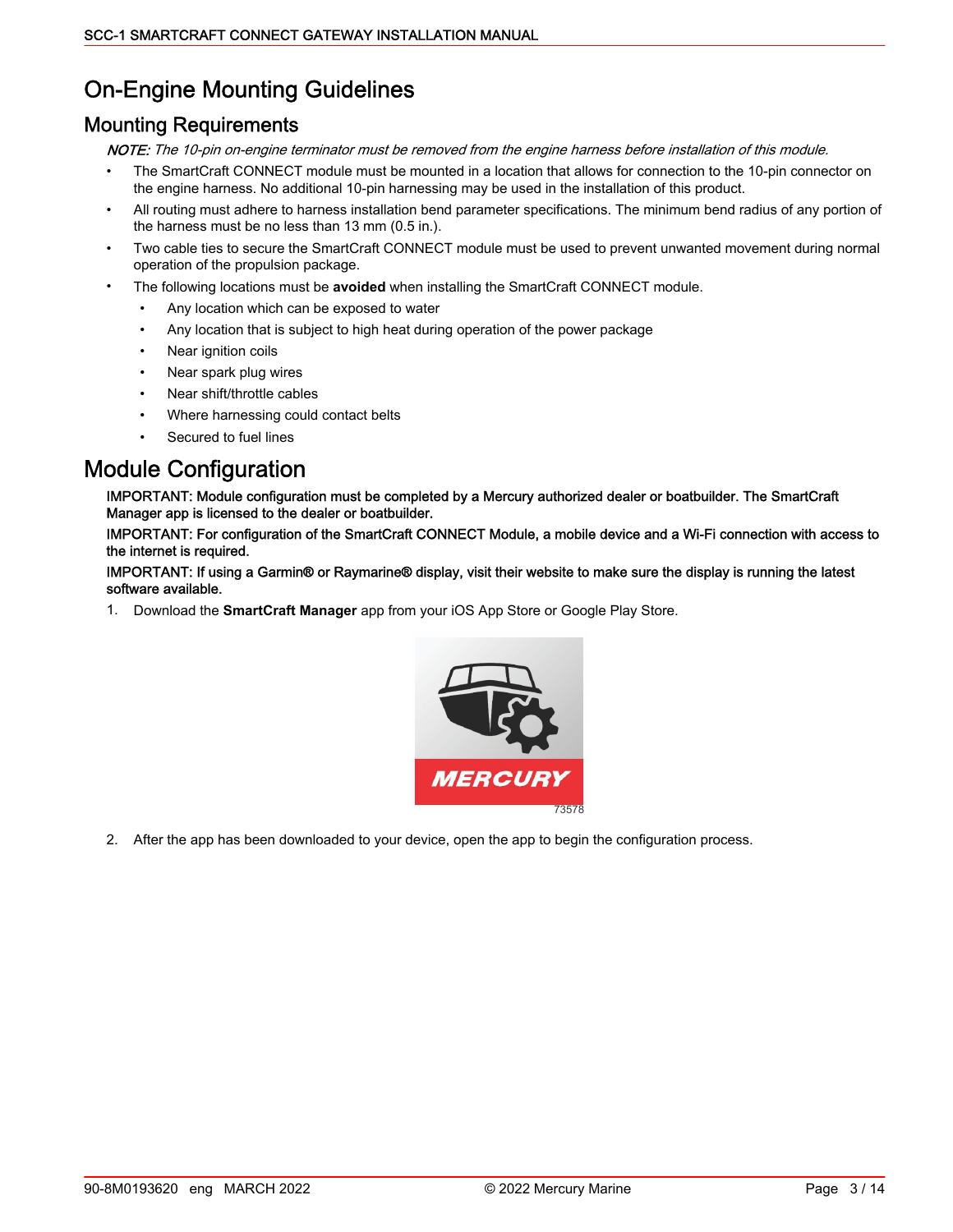3. Begin by entering the dealer number and license number.



4. Sign in to the appropriate existing account with the email and password credentials. If this is the first time setting up a SmartCraft CONNECT, an account must be created. Save the new account credentials for future use.

NOTE: Brunswick Corporation is moving all accounts to a single login. If you already have an account for 1st Mate, Mercury University, MDA, Harris® boats, Boston Whaler®, Sea Ray®, etc., your user name and password may work here.

IMPORTANT: Android™ users need to grant the app permission to use location services when requested. This is a requirement to allow a full Bluetooth® connection to the module.



- 5. Continue entering additional data on the next screen.
- 6. Power up the system with the key in the **ON** position.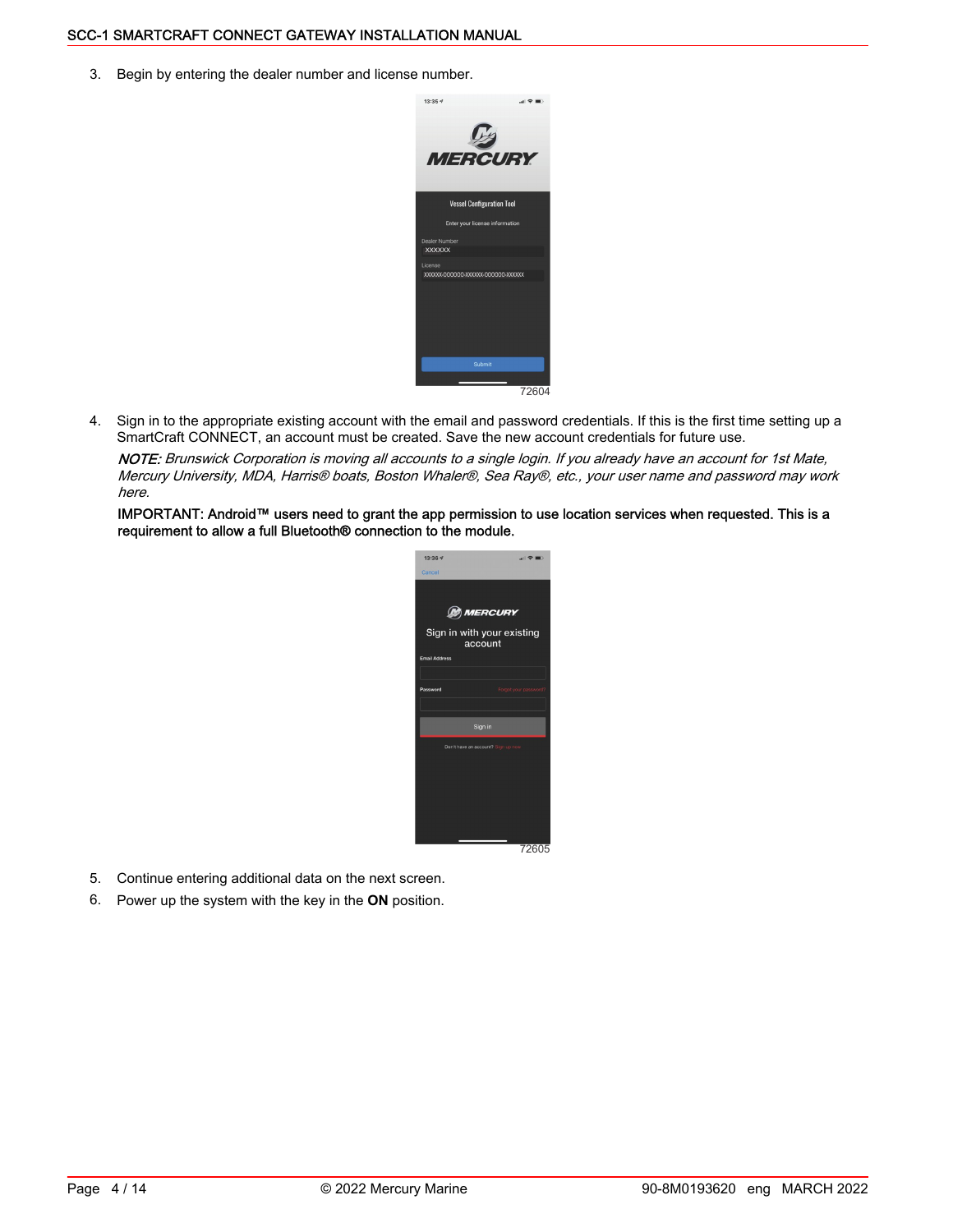7. Check that the SmartCraft CONNECT module and all other items on the boat are powered up. When these conditions are met, select **Find My Device**.



8. The SmartCraft CONNECT module will appear on-screen along with a list of available Wi-Fi networks. Select a trusted network and connect.

NOTE: Networks that do not require a password are acceptable to use. Captive portal Wi‑Fi networks, which require a user to interact with a web page, cannot be used to configure this module.

NOTE: The device name uses the last 3 digits of the module serial number for identification.

NOTE: Wi-Fi signal strength needs to be 3 bars to function properly.

| 13:39 7        |                                                          |           | $H \otimes H$ |
|----------------|----------------------------------------------------------|-----------|---------------|
| $\langle$ Back | c                                                        |           | Exit          |
|                | <b>Connect to Device</b><br><b>Finding Networks</b>      |           |               |
|                | SmartCrafz<br>CONNEC <sup>'</sup> 019<br>S/N: XXXXXXXAAA | $\bullet$ | Connected     |
|                | Available Networks                                       |           |               |
|                | Ga Boy                                                   |           | ≙             |
|                | Ga Boy                                                   |           | ≙             |
| ခ့             | Mud                                                      |           | A             |
| \$.            | *hidden*                                                 |           | ≙             |
|                | NETGEAR15                                                |           | $\mathbf{a}$  |
|                | MyCharterWiFia0-2G                                       |           | $\mathbf{a}$  |
|                | Mud                                                      |           | ≏             |
|                | NETGEAR19                                                |           | Δ             |
|                |                                                          |           |               |
|                |                                                          |           |               |
|                |                                                          |           | 72607         |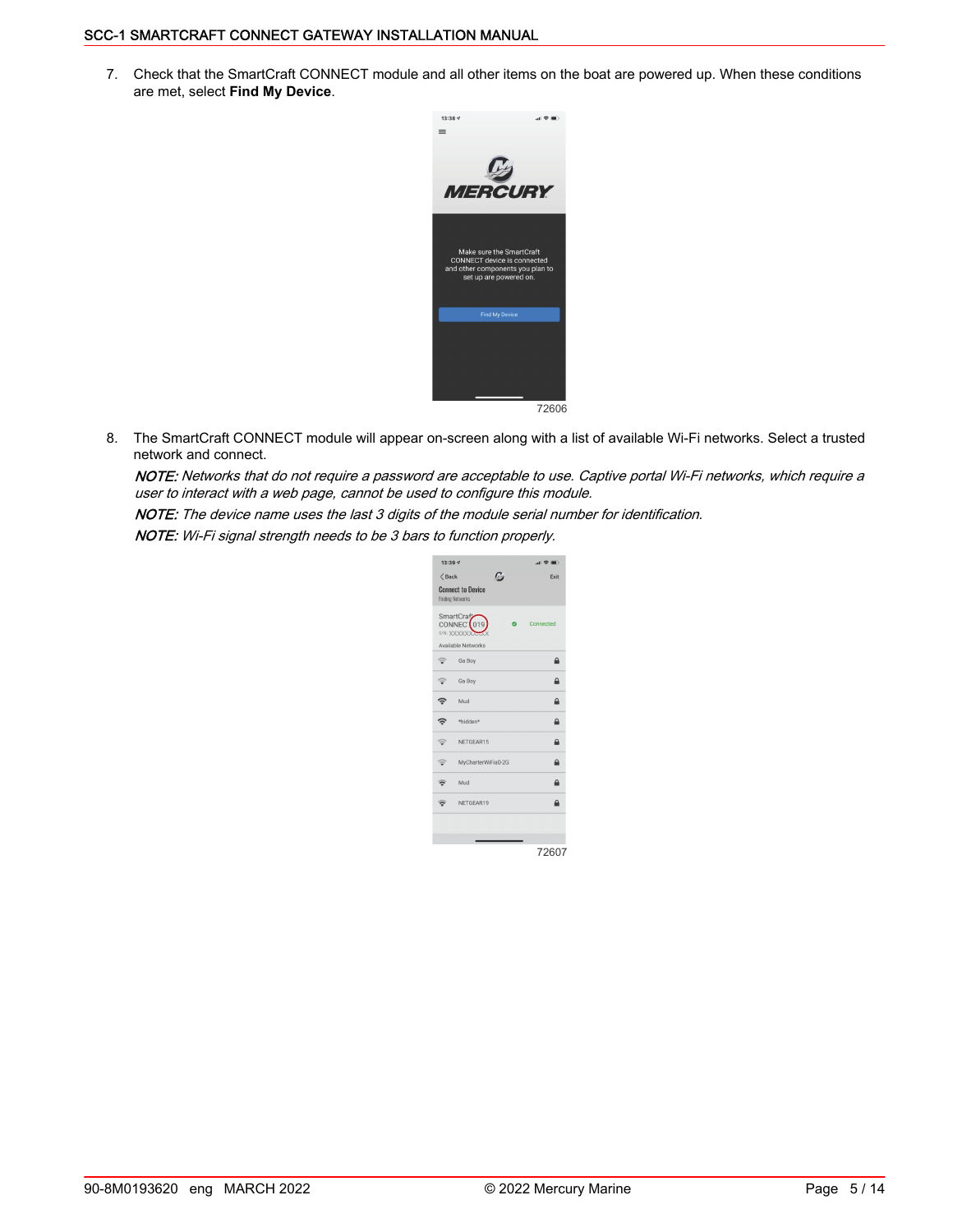9. Enter the network password and select **Connect**.

| $13:39 - 7$<br>$\langle$ Back                   | ω                                                   | $=$ $\frac{1}{2}$ in<br>Exit |
|-------------------------------------------------|-----------------------------------------------------|------------------------------|
|                                                 | <b>Connect to Device</b><br><b>Finding Networks</b> |                              |
| Sm <sub>i</sub><br><b>CON</b><br>S/N: F<br>Avaj | Enter WiFi password for<br>"Mud"                    | ted                          |
| $\Rightarrow$                                   | O Show Password<br>Cancel                           | A                            |
| $\widehat{\mathbb{P}}$                          | Connect<br>Mud                                      | $\mathbf{a}$<br>$\mathbf{a}$ |
|                                                 | *hidden*                                            | A                            |
| ଵ                                               | NETGEAR15                                           | $\mathbf{a}$                 |
|                                                 | MyCharterWiFia0-2G                                  | $\mathbf{a}$                 |
|                                                 | Mud                                                 | $\mathbf{a}$                 |
|                                                 | NETGEAR19                                           | $\mathbf{a}$                 |
|                                                 |                                                     |                              |
|                                                 |                                                     | 72608                        |

10. The SmartCraft CONNECT device will connect. Depending on the network strength, this may take a minute.

- smartGraft<br>CONNECT 019 Connectina 72609
- 11. The menu screen will appear. The module will automatically query the Mercury site for any updates to the firmware. If any updates are needed, there will be an exclamation point in the upper right corner of the **Update Firmware** tile. In this event, click on that tile and any updates will begin.

NOTE: The app will say update complete when the module reflash is downloaded to the module. It will then restart, and may take a few minutes to perform the update. Do not remove battery power during this time.

NOTE: Complete any firmware updates before beginning the configuration process.

NOTE: Wait until the Wi-Fi LED on the device is solid, or a No Updates - 'Device is not ready to receive a firmware update'. message will appear.



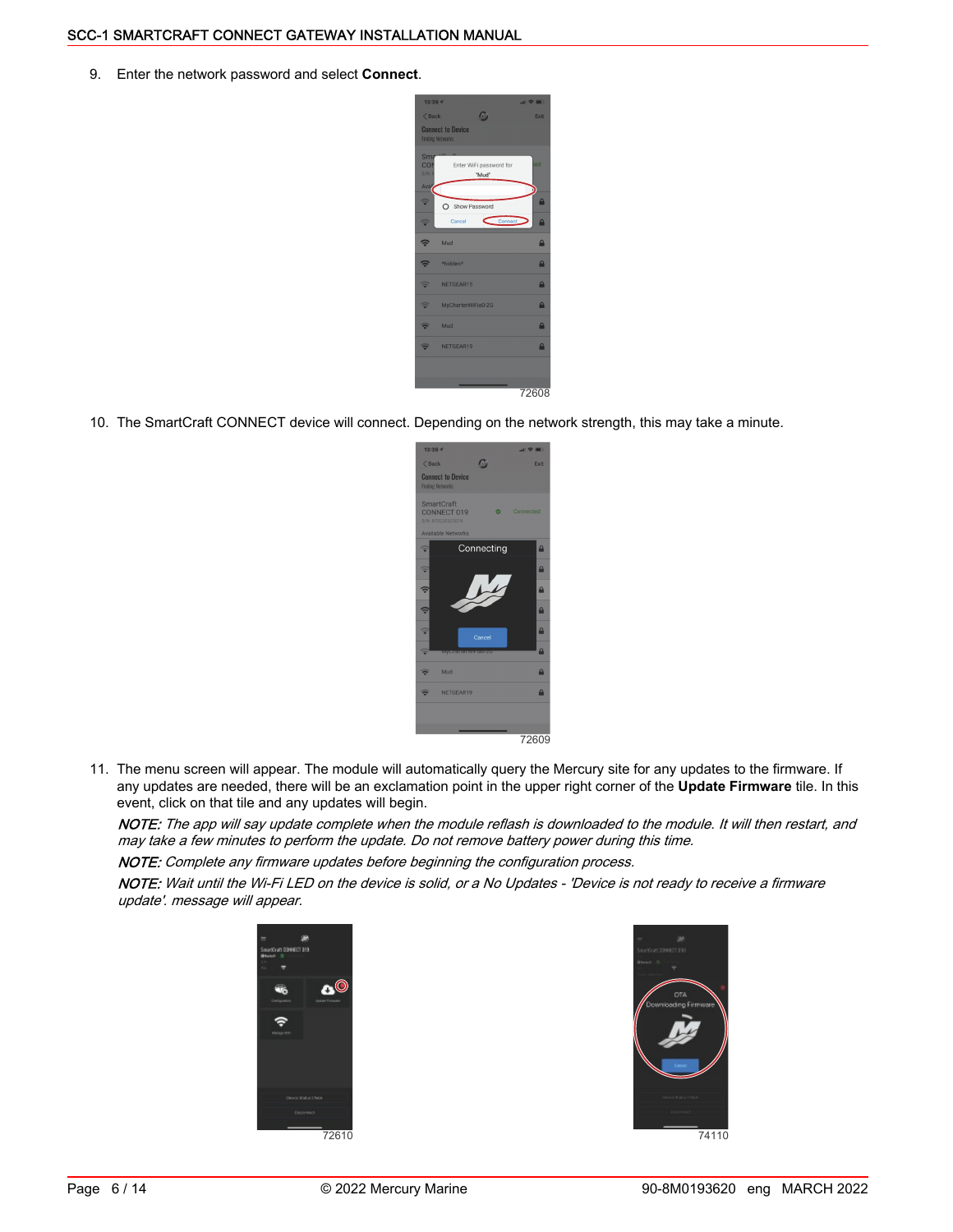12. Select the **Configuration** tile on the screen.



13. Select **Configure Engines**.



- 14. Enter the correct information for the **Engine Type**, and **Engine Model**. Review your selections, and if everything is correct, select **Save**.
- 15. Continue by entering the engine serial number for the engine(s) supported by the module.

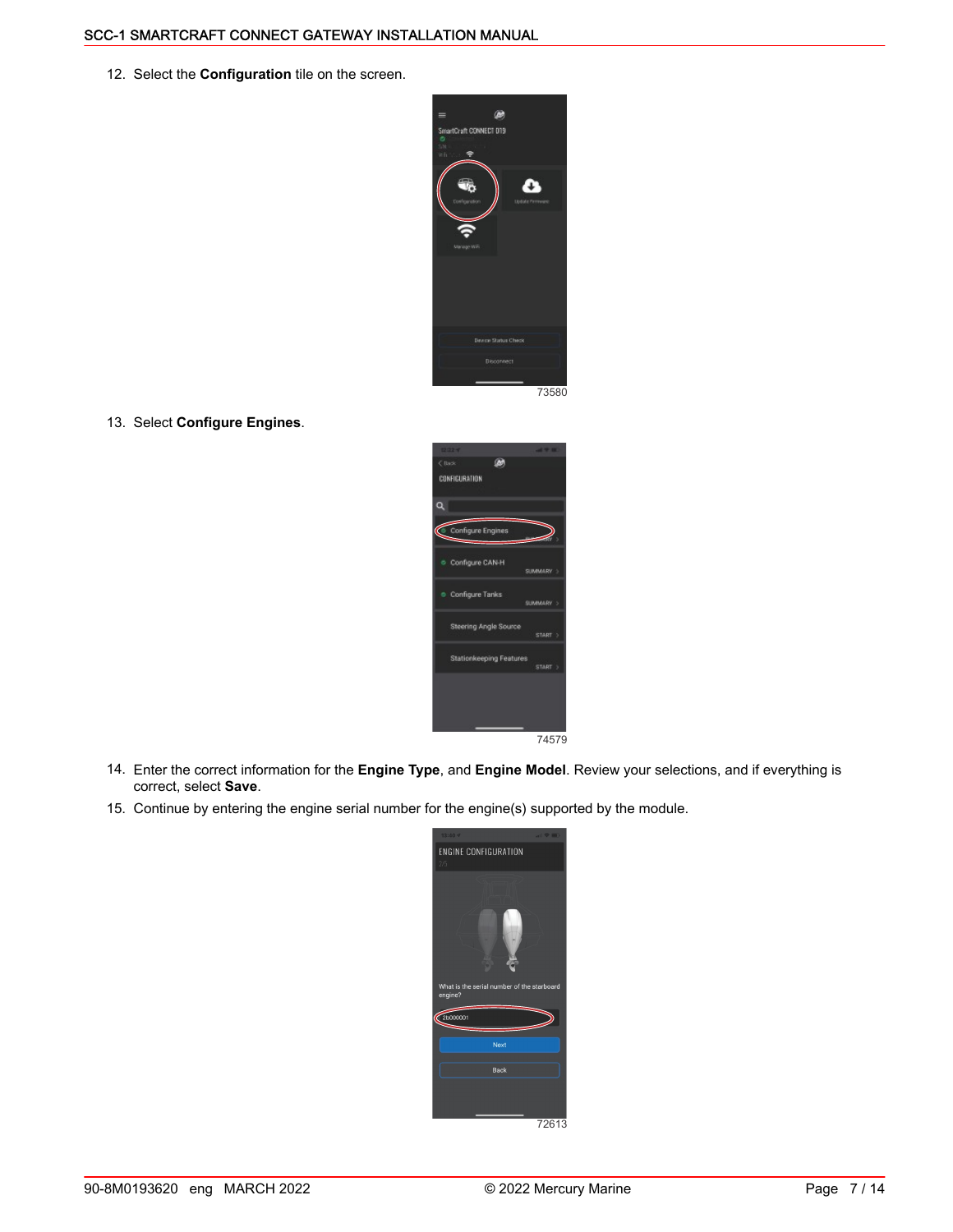- 16. Next, configure the CAN H connection by following the prompts on the screen. NOTE: CAN H configuration only applies to boats with steer-by-wire systems; Joystick Piloting, outboard, sterndrive, or Zeus. CAN H may be active on DTS or non‑DTS applications depending on boat setup.
- 17. Verify that the Wi-Fi LED is solid, indicating that the device has completed a cloud sync. If this is not verified, there is no certainty that the configuration was delivered to the module.
- 18. For tank configuration, return to the **CONFIGURATION** screen, and select the **Configure Tanks** option and select **START**.



19. Select the **Pencil Icon** within each tank field to edit and enter tank information.

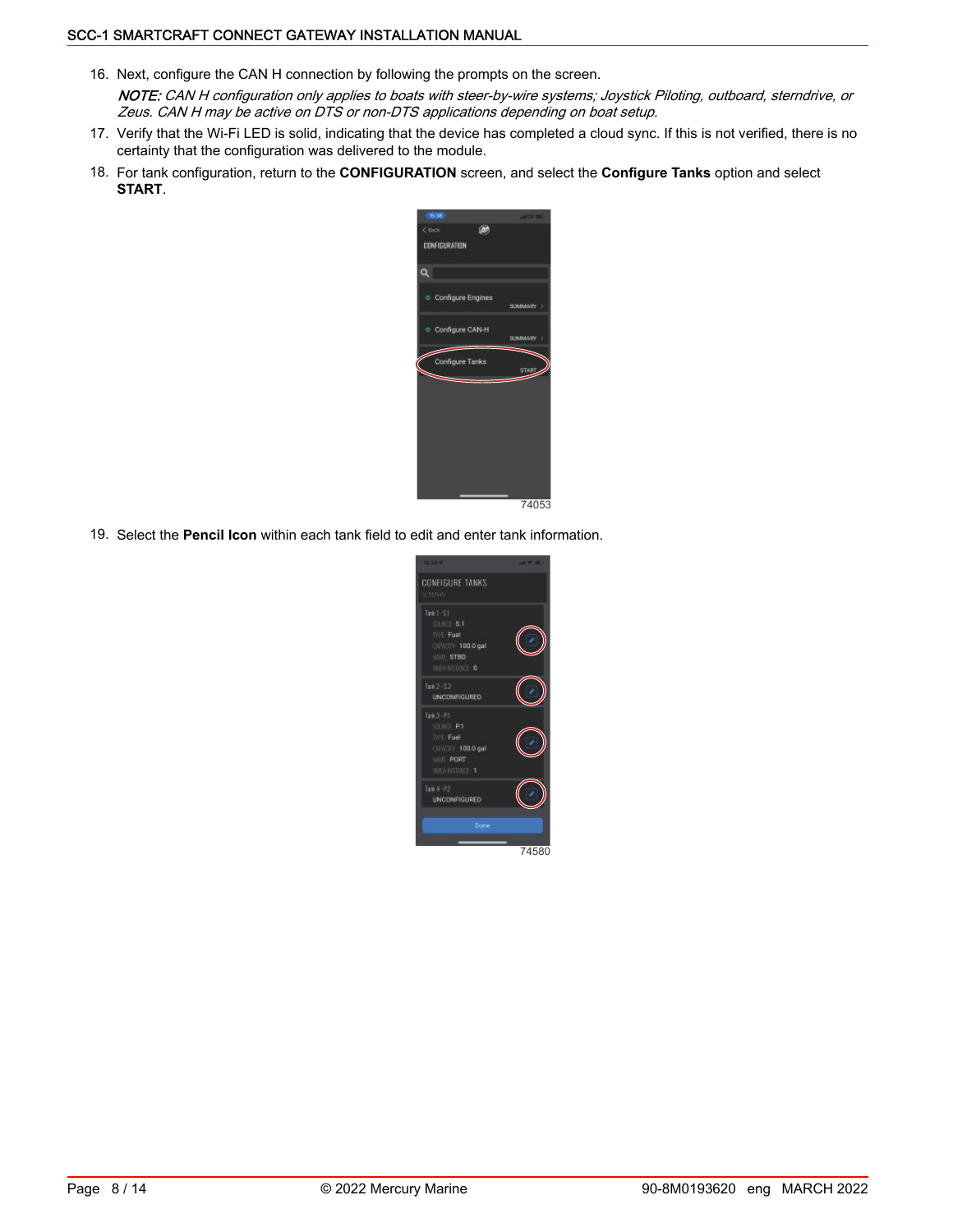20. Enter tank data and descriptions by selecting each option on the screen. Select **SAVE** after all information has been selected or input for each tank.



- 21. Repeat this process for additional tanks on the vessel before navigating out of the configuration screens.
	- .<br>Divîskê dike 74143
- 22. For steering angle source selection, return to the **CONFIGURATION** screen, and select the **Steering Angle Source** option and select **START**.



23. Select the desired steering angle source from the drop‑down menu and select **SAVE**.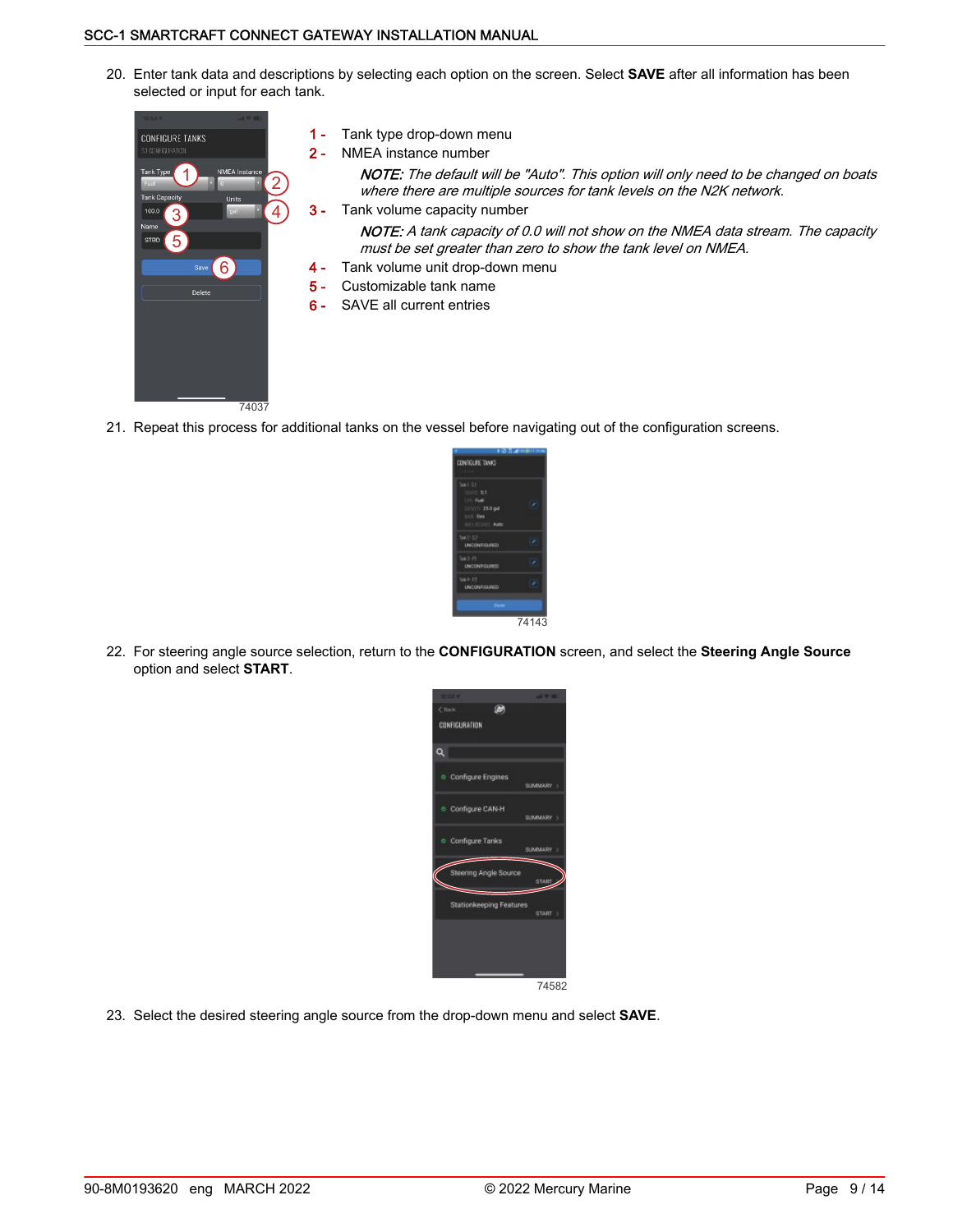NOTE: This will only display steering angle on the MFD for vessels equipped with electric steering, joystick piloting, and certain MerCruiser/diesel applications.



24. To enable or disable Stationkeeping features, return to the **CONFIGURATION** screen, and select the **Stationkeeping Features** option and select **START**.



25. Using the radial slider buttons, enable or disable the desired features, and select **SAVE**.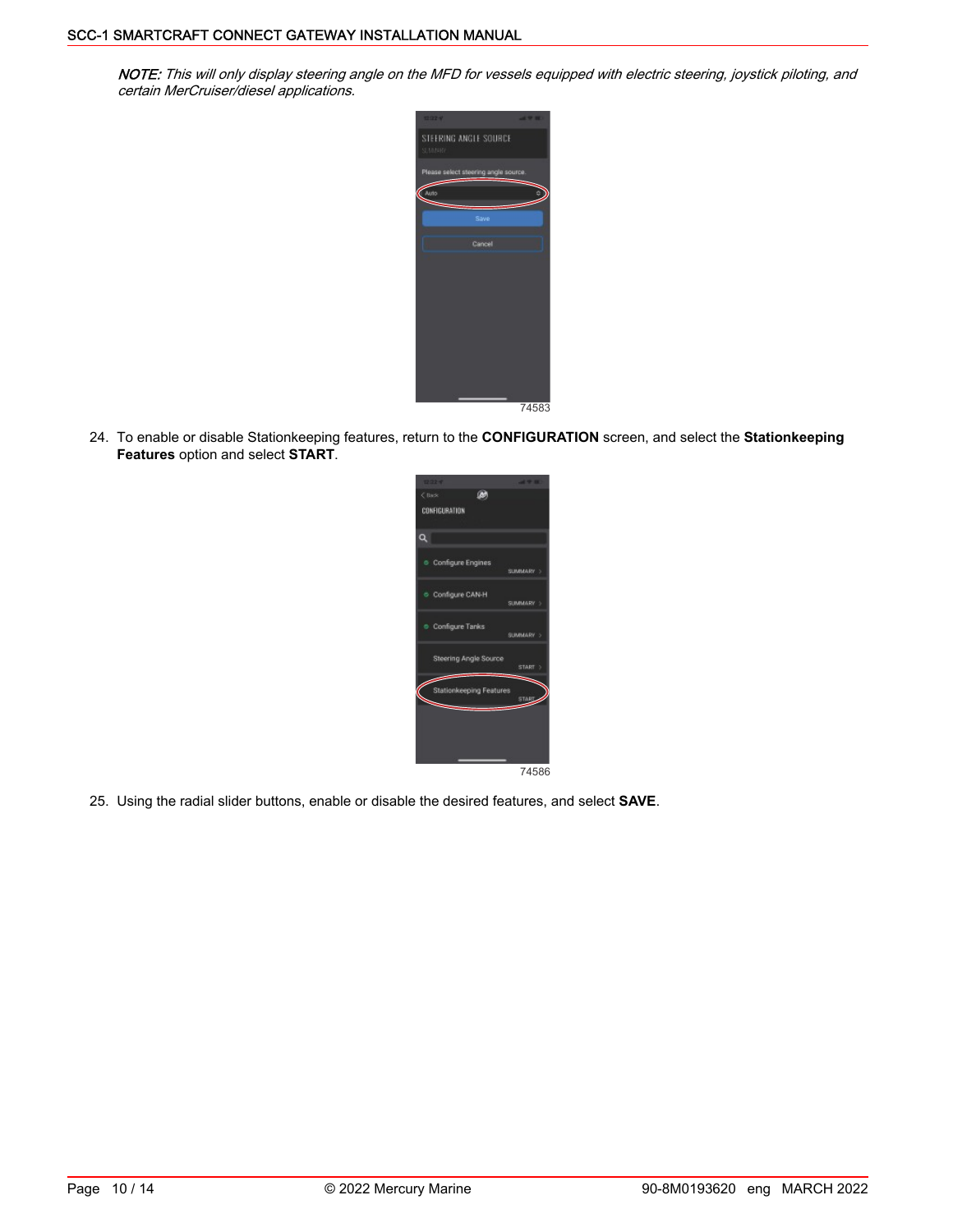NOTE: This will only enable control of these features through the MFD. These controls will not add the feature to a vessel if it was not equipped. Stationkeeping features should be turned off on all applications except joystick piloting.



Features enabled in image

# **Troubleshooting**

### Mobile Functionality

IMPORTANT: When using the app on Android devices, fine location detail must be shared with the app for proper function.

### LED Lighting

NOTE: The Wi-Fi LED status troubleshooting chart is also available in the app.

|                                                                        | n.                | LED Off LED Rashing                                                                                                                                                                                                                                                               | LED On                              |
|------------------------------------------------------------------------|-------------------|-----------------------------------------------------------------------------------------------------------------------------------------------------------------------------------------------------------------------------------------------------------------------------------|-------------------------------------|
|                                                                        |                   |                                                                                                                                                                                                                                                                                   |                                     |
| DANG.                                                                  | - Rower Dff       | Power On                                                                                                                                                                                                                                                                          | Don.                                |
| NUEL.                                                                  | Nowe Off          | Pewin Cir.                                                                                                                                                                                                                                                                        | <b>Bun</b>                          |
| CAN H                                                                  | Power Drt         | Power On                                                                                                                                                                                                                                                                          | fa.e.                               |
| 14.71                                                                  | No.<br>Docemoran. | <b>Access Pont</b><br>Divisional                                                                                                                                                                                                                                                  | AP Division field<br>Twill Solicies |
| <b>Bluespach</b>                                                       | Power Off.        | Advertising                                                                                                                                                                                                                                                                       | Connected                           |
| LED Lighting<br>1. CAN P<br>a seekad<br>LED will remain on.<br>2. NMEA | Troubleshooting   | The device contains is LEDs for indicating the status of<br>CAN F NUEA, CAN H. W-FL and Bluetagher<br>- Flashing: the LED will have continuously smen power<br>- Solid: Dene the tax conversation is relativitied. The<br>. Flashing, the LED will flesh continuously shot power. |                                     |

The device contains 5 LEDs for indicating the status of CAN P, NMEA, CAN H, Wi‑Fi, and Bluetooth®.

#### 1. **CAN P**

- **Flashing:** The LED will flash continuously once power is applied.
- **Solid:** Once the bus communication is established, the LED will remain on.
- 2. **NMEA**
	- **Flashing:** The LED will flash continuously once power is applied.
	- **Solid:** Once the bus communication is established, the LED will remain on.

### 3. **CAN H**

NOTE: The CAN H LED will flash on any module connected to a mechanical engine, even if the CAN H BUS is disabled in the SmartCraft Manager.

• **Flashing:** The LED will flash continuously once power is applied.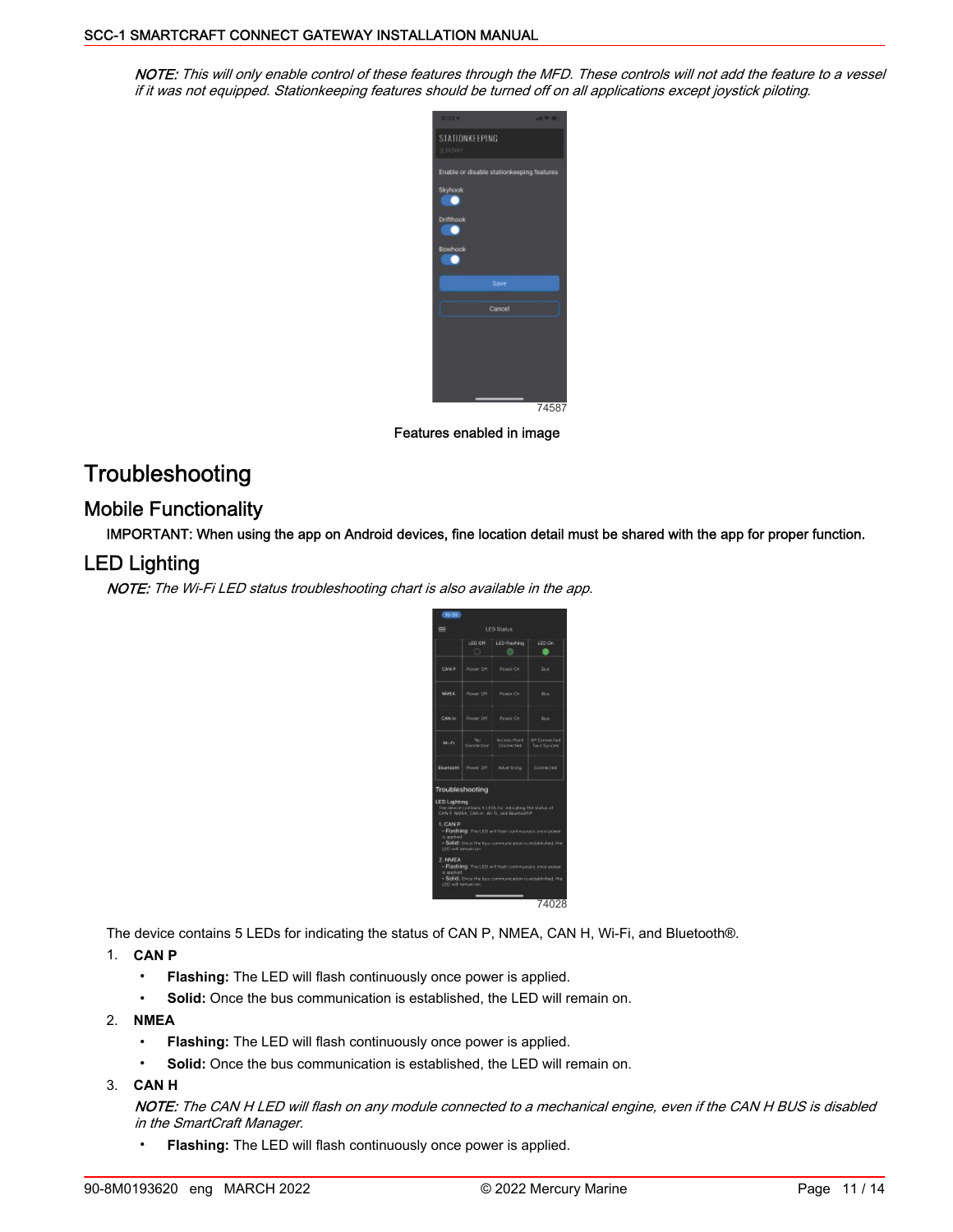- **Solid:** Once the bus communication is established, the LED will remain on.
- 4. **Wi‑Fi**
	- **Off:** No connection.
	- **Flashing:** Connected to a Wi‑Fi access point. Attempting to sync with the Mercury cloud server.
	- **On:** Connected to a Wi-Fi access point and synced with the Mercury cloud server.

#### 5. **Bluetooth**

- **Flashing:** The Bluetooth LED will flash while in pairing mode, indicating it is not currently connected.
- **Solid:** The Bluetooth LED will remain on continuously while connected.

### Firewall Information

The following web domains and ports need to be open to the SmartCraft Connect app and module for proper operation. **Web domains:**

- azurewebsites.net
- azure-devices-provisioning.net

#### **Port numbers:**

| Protocol                    | Port |
|-----------------------------|------|
| <b>MQTT</b>                 | 8883 |
| <b>MQTT</b> over WebSockets | 443  |
| AMQP                        | 5671 |
| AMQP over WebSockets        | 443  |
| <b>HTTPS</b>                | 443  |

### Licensing Errors

- **LicensesExceeded:** You have exceeded the number of licenses issued to your dealer
- **InactiveDealer:** This account number is no longer active with Mercury Marine
- **InvalidDealer:** The account number entered was not found in Mercury Marine's records
- **InvalidLicenseKey:** The license key that was entered is not a valid key—typed it in wrong
- **LicenseKeyToAccountInvalid:** Either the account number or the license key does not match the purchase records
- **MachineBlackListed:** Your device was black listed by Mercury
- **LicenseKeyBlackListed:** Your license key was black listed by Mercury
- **SubscriptionExpired:** The subscription for this license key has expired
- **InactiveSubscription:** The subscription for this license key has been canceled by the subscriber
- **VersionMismatch:** License Key is not compatible with this version of software. Example, you tried to use a G3 license key for SC Manager
- **LicenseRegistrationFailed:** Contact Mercury Service

# SmartCraft CONNECT Module NMEA 2000 Information

The software is capable of transmitting (**TX**) information to, and receiving (**RX**) information from various parameter group number (PGN) products.

| NMEA 2000 Network Power Information                  |                                                             | Value |
|------------------------------------------------------|-------------------------------------------------------------|-------|
| NMEA 2000 Load Equivalency Number (LEN)              |                                                             |       |
|                                                      | <b>SmartCraft CONNECT Module Modes</b>                      |       |
| Transmit (TX)                                        | Receive (RX)                                                |       |
| Transmits Mercury data to NMEA 2000 display devices. | Receives data from NMEA 2000 to display on Mercury devices. |       |
|                                                      | Moraup: Engine Deta to NNIEA 2000 Capable Producto          |       |

| Mercury Engine Data to NMEA 2000 Capable Products |                     |                 |      |  |
|---------------------------------------------------|---------------------|-----------------|------|--|
| Signal                                            | Special Information | NMEA 2000 PGNI  | Mode |  |
| Rated RPM                                         |                     | 127498/0x1F20AI | TX   |  |
| Coolant pressure                                  |                     | 127489/0x1F201  | TX   |  |
| Speed over water (paddle and pitot)               |                     | 128259/0x1F503  | ТX   |  |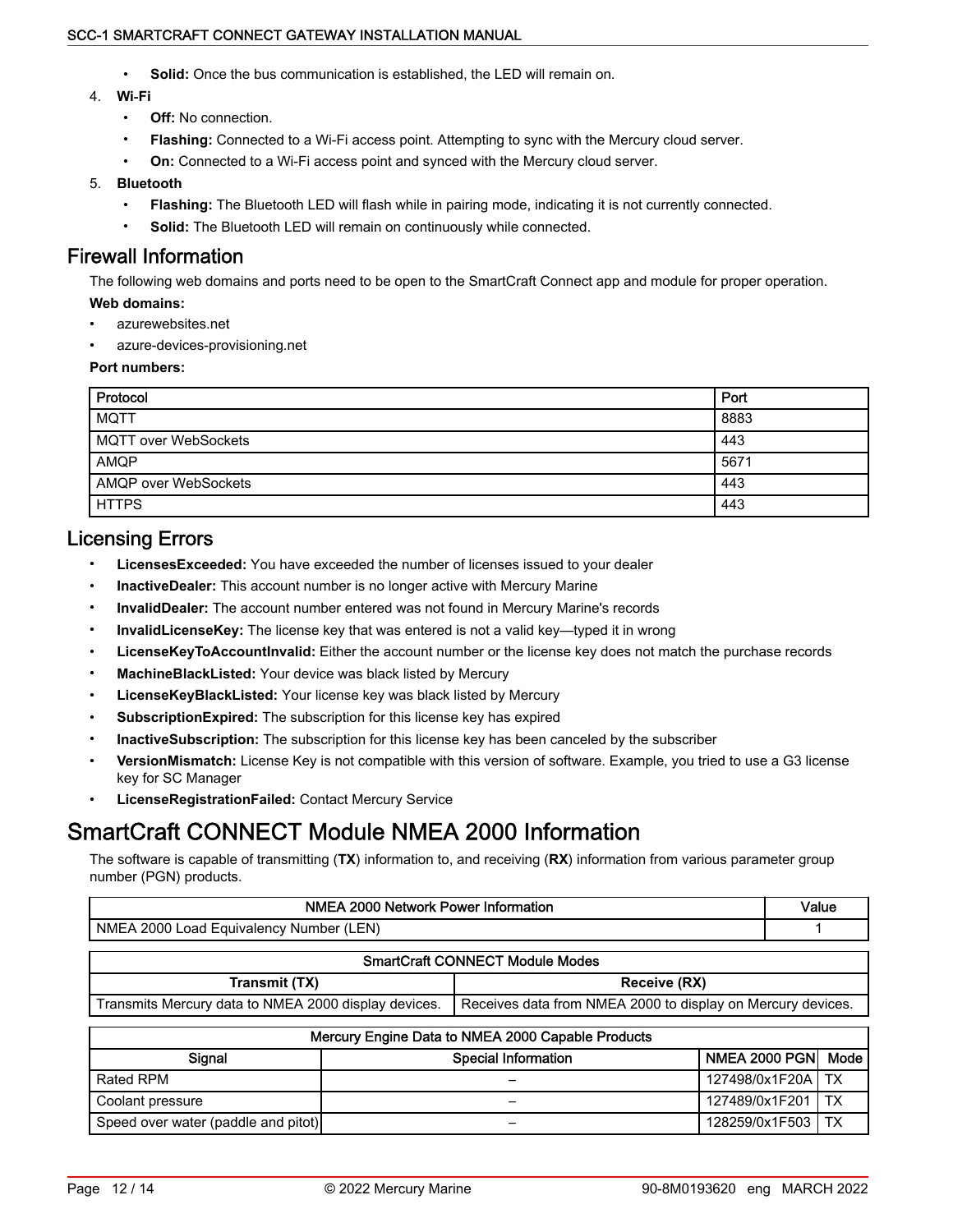| Mercury Engine Data to NMEA 2000 Capable Products |                                                                                                                                                                           |                      |                 |  |
|---------------------------------------------------|---------------------------------------------------------------------------------------------------------------------------------------------------------------------------|----------------------|-----------------|--|
| Signal                                            | <b>Special Information</b>                                                                                                                                                | <b>NMEA 2000 PGN</b> | Mode            |  |
| RPM (rapid update)                                |                                                                                                                                                                           | 127488/0x1F200       | <b>TX</b>       |  |
| Voltage                                           |                                                                                                                                                                           | 127489/0x1F201       | <b>TX</b>       |  |
| Coolant temperature                               | —                                                                                                                                                                         | 127489/0x1F201       | <b>TX</b>       |  |
| Fuel pressure                                     |                                                                                                                                                                           | 127489/0x1F201       | $\overline{TX}$ |  |
| Fuel level (percent, type)                        | $\overline{\phantom{0}}$                                                                                                                                                  | 127505/0x1F211       | <b>TX</b>       |  |
| Fuel flow                                         | —                                                                                                                                                                         | 127489/0x1F201       | <b>TX</b>       |  |
| Oil pressure                                      |                                                                                                                                                                           | 127489/0x1F201       | <b>TX</b>       |  |
| Oil temperature                                   |                                                                                                                                                                           | 127489/0x1F201       | $\overline{TX}$ |  |
| Gear temp                                         | —                                                                                                                                                                         | 127493/0x1F205       | <b>TX</b>       |  |
| Gear pressure                                     | $\overline{\phantom{0}}$                                                                                                                                                  | 127493/0x1F205       | <b>TX</b>       |  |
| Boost pressure                                    | $\overline{\phantom{0}}$                                                                                                                                                  | 127488/0x1F200       | $\overline{TX}$ |  |
| Trim position                                     | —                                                                                                                                                                         | 127488/0x1F200       | <b>TX</b>       |  |
| Rudder angle                                      | —                                                                                                                                                                         | 127245/0x1F10D       | <b>TX</b>       |  |
| Depth                                             | —                                                                                                                                                                         | 128267/0x1F50B       | <b>TX</b>       |  |
| Depth offset                                      |                                                                                                                                                                           | 128267/0x1F50B       | <b>TX</b>       |  |
| Seawater temp                                     |                                                                                                                                                                           | 130310/0x1FD06       | <b>TX</b>       |  |
| Engine hours                                      |                                                                                                                                                                           | 127489/0x1F201       | <b>TX</b>       |  |
| Alarm data                                        | NMEA 2000 alarm data is limited and will only display<br>"Check Engine" when an alarm is activated. Refer to the<br>Mercury SmartCraft Gauges for descriptive fault text. | 127489/0x1F201       | <b>TX</b>       |  |
| Tabs                                              |                                                                                                                                                                           | 130576/0x1FE10       | <b>TX</b>       |  |
| Course over ground                                | —                                                                                                                                                                         | 129026/0x9F802       | RX/TX           |  |
| Speed over ground                                 |                                                                                                                                                                           | 129026/0x9F802       | RX/TX           |  |
| <b>GPS</b> position                               |                                                                                                                                                                           | 129025/0x1F801       | <b>RX</b>       |  |
| Gear position                                     |                                                                                                                                                                           | 127493/0x1F205       | <b>TX</b>       |  |
| Engine load (diesel)                              |                                                                                                                                                                           | 127489/0x1F201       | <b>TX</b>       |  |

| SmartCraft CONNECT Module to NMEA 2000 Capable Products |                                          |                      |           |  |
|---------------------------------------------------------|------------------------------------------|----------------------|-----------|--|
| Signal                                                  | <b>Special Information</b>               | <b>NMEA 2000 PGN</b> | Mode      |  |
| Heading                                                 |                                          | 127250/0x1F112       | RX/TX     |  |
| Waypoint ID                                             |                                          | 129284/0x1F904       | <b>RX</b> |  |
| Waypoint position (latitude/longitude)                  |                                          | 129284/0x1F904       | <b>RX</b> |  |
| Cross track error                                       |                                          | 129283/0x1F903       | <b>RX</b> |  |
| Manufacturer ID                                         | Address claim ( $0 \times 90$ = Mercury) | 060928/0xEE00        | TX        |  |
| Product info                                            |                                          | 126996/0x1F014       | TX        |  |

# FCC and ISED Regulatory Information

This device complies with Part 15 of the FCC Rules and Innovation, Science and Economic Development Canada License-exempt RSS standard(s). Operation is subject to the following two conditions: 1) This device may not cause harmful interference, and 2) This device must accept any interference received, including interference that may cause undesired operation.

Cet appareil est conforme aux normes RSS exemptes de licence d'Innovation, Science et Développement économique Canada. Son fonctionnement est soumis aux deux conditions suivantes: 1) cet appareil ne doit pas provoquer d'interférences, et 2) cet appareil doit accepter toute interférence, y compris les interférences susceptibles de provoquer un fonctionnement indésirable de l'appareil.

Warning: Changes or modifications not expressly approved by the party responsible for compliance could void the user's authority to operate the equipment.